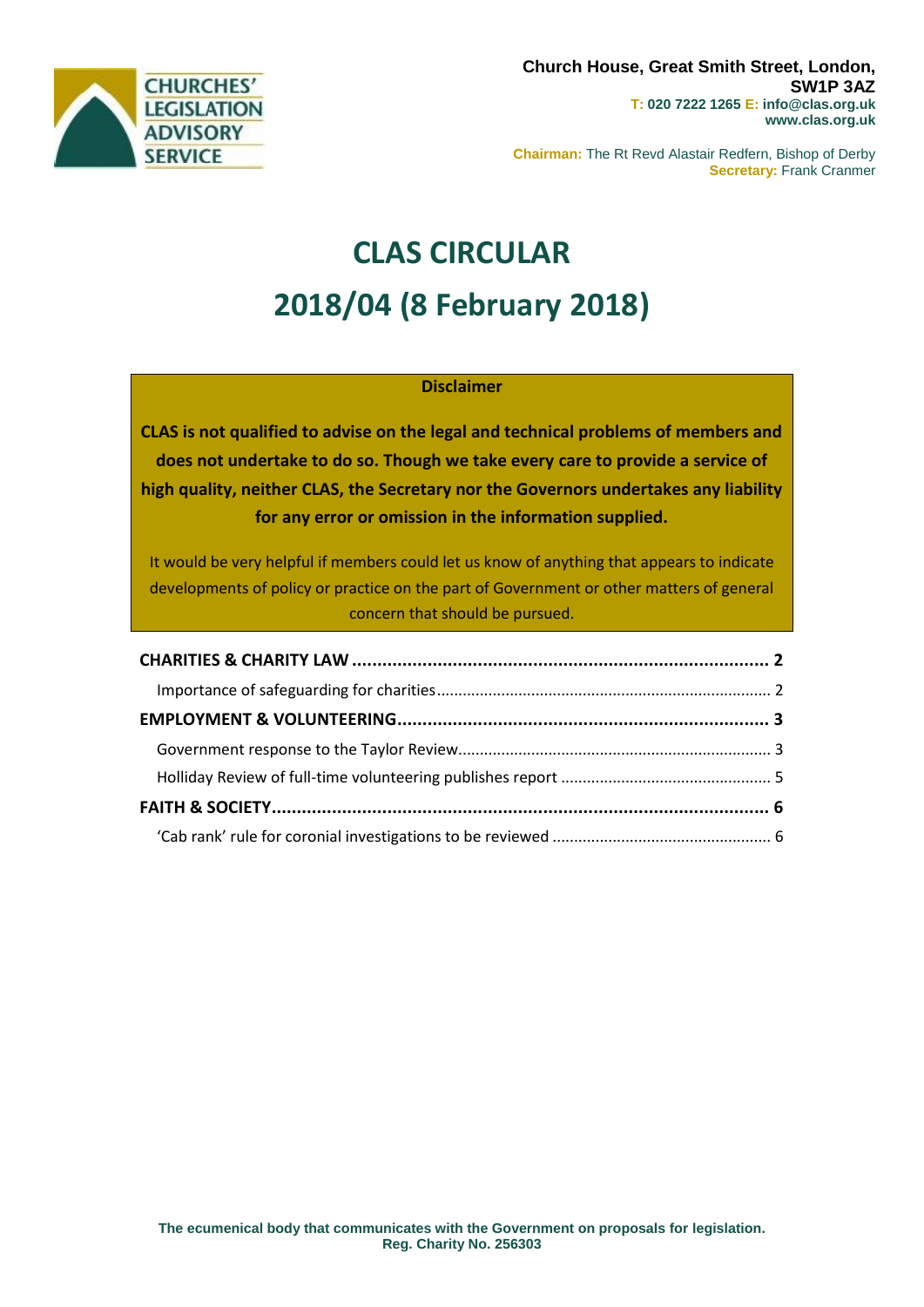## <span id="page-1-0"></span>**CHARITIES & CHARITY LAW**

### <span id="page-1-1"></span>**Importance of safeguarding for charities**

**For information**

The Charity Commission has published *[Tackling Abuse and Mismanagement](http://www.gov.uk/government/publications/tackling-abuse-and-mismanagement-2016-17)*, the annual report of its compliance case-work. The report highlights, in particular, that safeguarding concerns are an increasing feature of regulatory compliance case-work with charities and suggests that safeguarding should be a priority for all charities, not just those working with groups traditionally considered to be "at risk".

In 2016-17, safeguarding concerns featured in 302 regulatory compliance cases, up from 163 in 2015-16. Disclosures with other agencies that have safeguarding responsibilities have increased by 30 per cent and six statutory inquiries featured safeguarding concerns. On top of this, over half of the serious incidents reported to the Commission by charity trustees related to safeguarding concerns.

The Commission has recently updated its [strategy on safeguarding in charities,](http://www.gov.uk/government/publications/strategy-for-dealing-with-safeguarding-issues-in-charities) which reminds trustees that they should proactively safeguard and promote the welfare of their charity's beneficiaries and take reasonable steps to ensure that their beneficiaries, or others who come into contact with their charity, do not come to any harm as a result of their interaction.

[Source: Charity Commission – 5 February]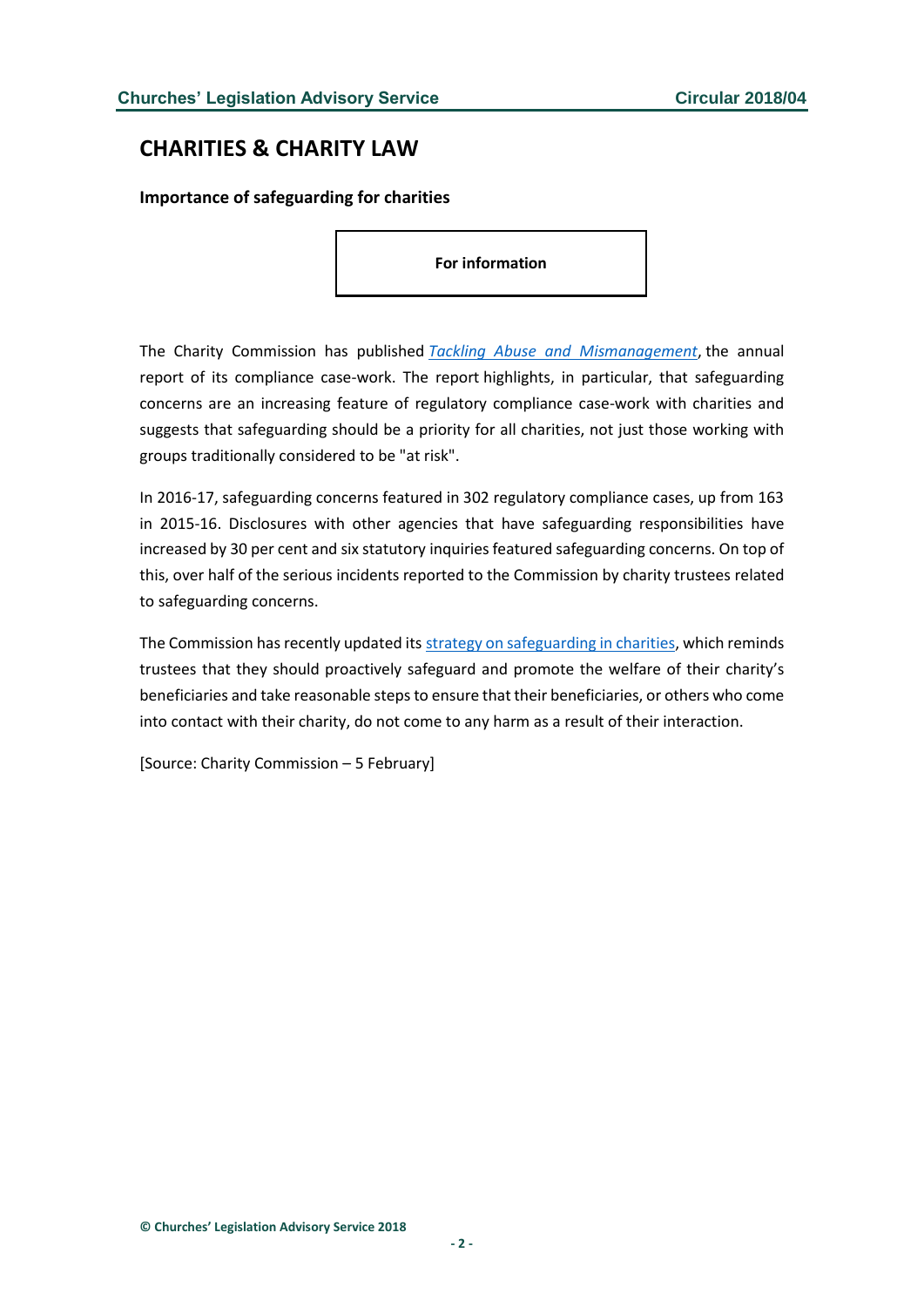# <span id="page-2-0"></span>**EMPLOYMENT & VOLUNTEERING**

<span id="page-2-1"></span>**Government response to the Taylor Review**

**For information and possibly for action**

The Department for Business, Energy & Industrial Strategy has [responded](https://www.gov.uk/government/uploads/system/uploads/attachment_data/file/679767/180206_BEIS_Good_Work_Report__Accessible_A4_.pdf) to *[Good work: the](https://www.gov.uk/government/publications/good-work-the-taylor-review-of-modern-working-practices)  [Taylor review of modern working practices](https://www.gov.uk/government/publications/good-work-the-taylor-review-of-modern-working-practices)* published last year, which investigated the impact of modern working practices on the world of work.

The Taylor Review found that the strength of the UK's labour market was built on flexibility but that a clearer focus was needed on quality of work as well as the quantity of jobs. The Government agrees with the Review that:

'it should be easier for individuals and businesses to determine whether someone is an employee, a worker, or self-employed, and is committed to improving clarity and certainty in this area. This will include consideration of legislative options'.

As well as responding, the Government has also published a [consultation on employment](https://www.gov.uk/government/uploads/system/uploads/attachment_data/file/679853/FINAL_-_Employment_Status_consultation_-_FOR_UPLOADING_and_PRINTING.pdf)  [status](https://www.gov.uk/government/uploads/system/uploads/attachment_data/file/679853/FINAL_-_Employment_Status_consultation_-_FOR_UPLOADING_and_PRINTING.pdf) seeking detailed views and further input on the review's recommendations. Responses should be made using the relevant [form](http://www.gov.uk/government/consultations/employment-status) before **1 June 2018**.

#### **The Government's detailed response**

The Government plans to go further than the Review's proposals in some instances, including:

- enforcing vulnerable workers' holiday and sick pay for the first time;
- a list of day-one rights including holiday and sick pay entitlements and a new right to a payslip for all workers, including casual and zero-hour workers; and
- a right for *all* workers, not just zero-hour and agency workers, to request a contract with more predictable and secure working conditions.

In addition, the Government will:

- take further action to ensure that unpaid interns are not doing the jobs of a workers – principally, in the first instance, by raising awareness – but 'If this approach does not work, the Government will review the existing policy and legal framework and will consider what other action can be taken';
- simplify the enforcement process for employment tribunal awards and introduce a new 'naming and shaming' scheme for employers who fail to pay;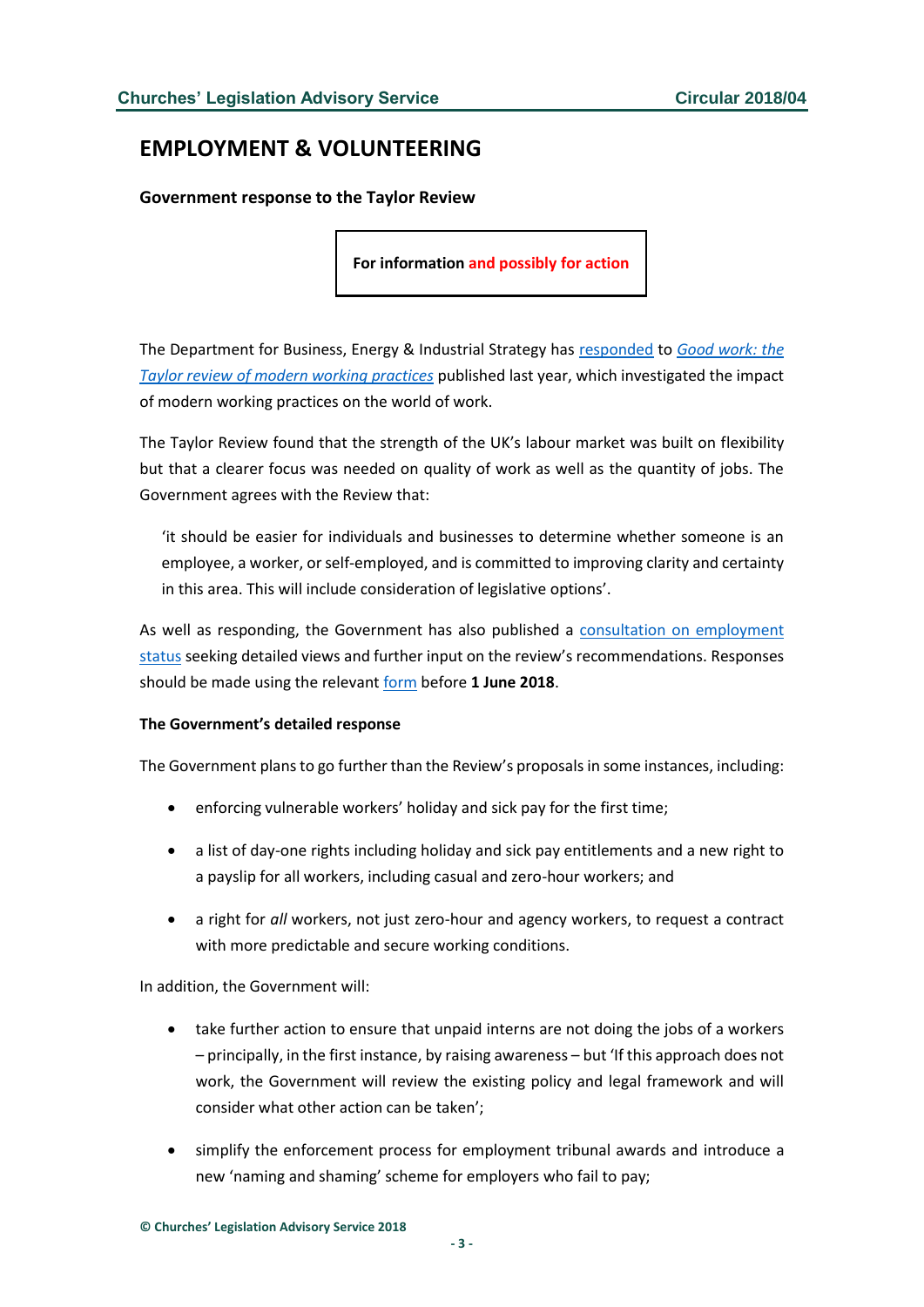- quadruple employment tribunal fines to £20,000 for employers showing malice, spite or gross oversight and consider increasing penalties for employers who have previously lost similar cases
- provide all 1.2 million agency workers with a clear breakdown of who pays them and any costs or charges deducted from their wages;
- ask the Low Pay Commission to consider the impact of higher minimum wage rates for workers on zero-hour contracts; and
- consider repealing laws allowing agencies to employ workers on cheaper rates.

The Government also intends:

- to define 'working time' for flexible workers who find jobs through apps or online so that they know when they should be being paid;
- to launch a task force with business to promote awareness and take-up of the right to request flexible working;
- to publicise workplace rights for new and expectant mothers; and
- to launch a new campaign to encourage more working parents to share childcare through Shared Parental Leave.

#### **Comment**

As members will know, unless they have contracts of employment clergy have traditionally been regarded as office-holders; and any major reform of the law arising from the Government's statement that 'it should be easier for individuals and businesses to determine whether someone is an employee, a worker, or self-employed' may have implications for the status of office-holders. On the other hand, any regular reader of our Circulars will realise that we share the Taylor Review's concerns about the current lack of clarity about employment status. We would also welcome a much clearer definition – or, failing that, clearer guidance – about the precise status of 'interns': a term that has no defined meaning in employment law.

We shall read the consultation document carefully before deciding whether or not to respond on behalf of CLAS. In that connexion, it would be enormously helpful if any CLAS member submitting a response could let us see it.

[Source: BEIS – 7 February]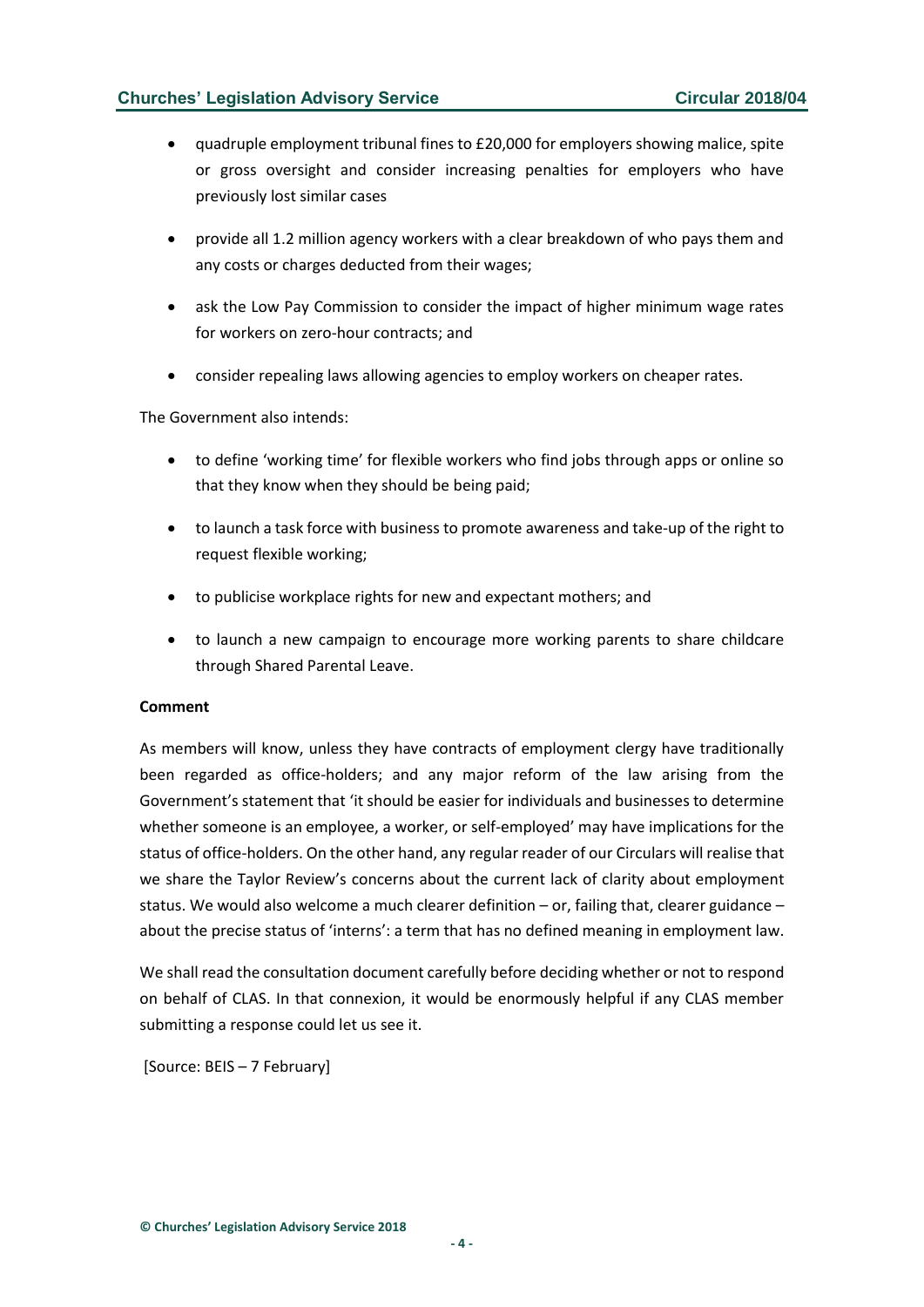#### <span id="page-4-0"></span>**Holliday Review of full-time volunteering publishes report**

**For information**

The Holliday Review, which considered what the voluntary sector, industry and Government could do to support full-time social action (FTSA, defined as 16 hours a week or more, for 6 months or more), has [published](http://www.gov.uk/government/uploads/system/uploads/attachment_data/file/679078/The_Steve_Holliday_Report.pdf) its final report. The report has concluded that, while it is clear that committed forms of social action over an extended period play a critical role in developing young people's life chances, the available evidence base was not strong enough to recommend any formal legislative change or provision of a clearer legal status for FTSA.

Nonetheless, there is a role for the Government in supporting the private sector, statutory services and civil society in their efforts to embed FTSA as part of UK culture. The report recommends that the Government should:

- 1. **Establish a Ministerial Group** to bring together the interests of all Government Departments in optimising the value of FTSA.
- 2. **Work with the Department for Work and Pensions** to ensure that social action is accessible to all.
- 3. **Work with the Department for Education** fully to understand the role of FTSA in engaging those young people furthest away from the labour market.
- 4. **Reinforce best practice via the Civil Society Strategy** which is due to be published later this year.
- 5. **Work with The Careers and Enterprise Company** to include FTSA as part of its toolkit of opportunities when Enterprise Advisors are working with young people
- 6. **Have the National Citizen Service operate as a broker and quality assurance body for FTSA opportunities**, ensuring that young people are recognised and well supported to take part in high-impact social action.
- 7. **Develop an improved evidence base** with more research and wider evidence to be gathered on the impact of FTSA programmes in the UK.

The report also makes some recommendations to the private sector, that employers should also consider changing their recruitment practices to recognise the skills that young people have developed through social action and, supported by the CIPD, to draw up guidelines.

[Source: DCMS – 6 February 2018]